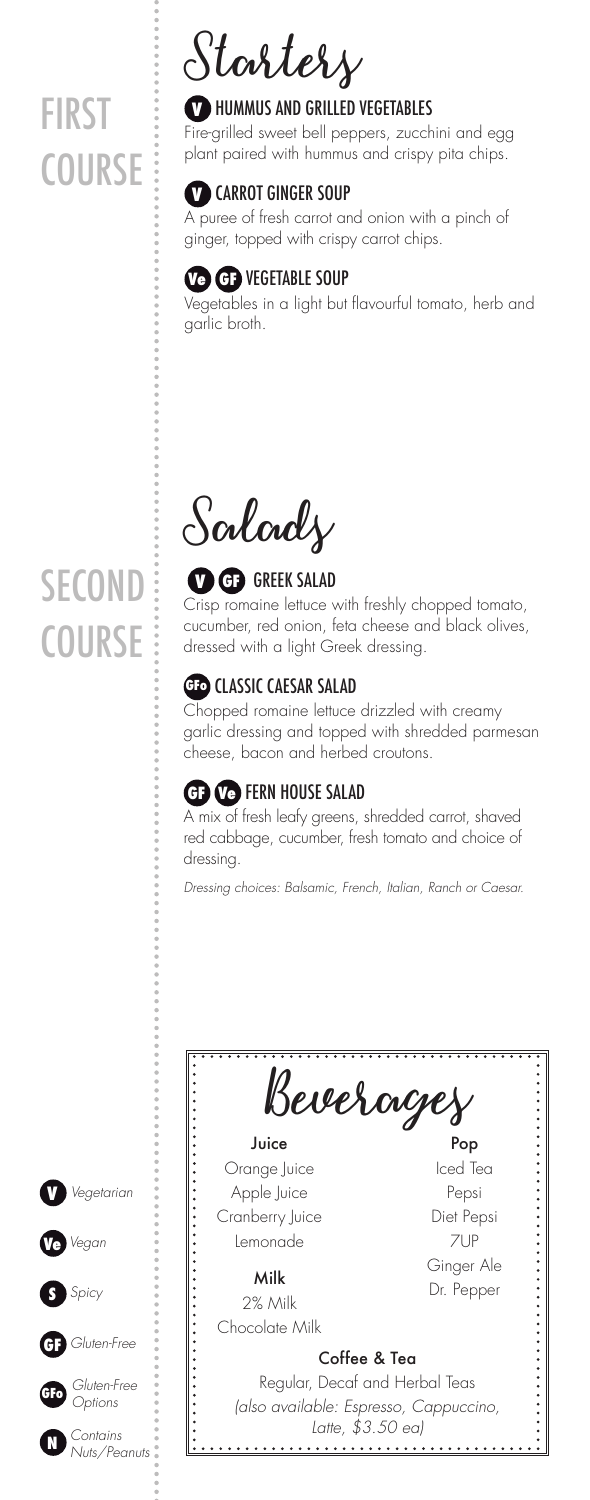# THIRD **COURSE**

**Entrées**

#### **GF** FERN'S PORK CHOP

Flavourful French cut bone-in pork chop fire-grilled, topped with lager BBQ sauce. Served with baked potato and seasonal vegetables.

### **S** RATTLE SNAKE PASTA

A Fern favourite! Tender linguine and fire grilled chicken breast tossed in a smoky chipotle Alfredo sauce. Try it with garlic sautéed mushrooms for a great vegetarian option (Vegetarian options as well).

#### **GF** HERB-CRUSTED CHICKEN BREAST

Simply delicious flame-grilled chicken breast seasoned with fresh thyme and rosemary. Served with basmati rice and seasonal vegetables.

#### LIME TORTILLA CRUSTED TILAPIA

Oven-baked flaky tilapia in a crisp spiced tortilla and lime coating served with basmati rice and seasonal vegetables.

## **GFo** STRIPLOIN

New York-style sirloin steak grilled to your liking, topped with rich Hunter's sauce. Served with baked potato and seasonal vegetables.

# **Ve** RATATOUILLE **GF**

Classic French inspired stewed eggplants with roasted garlic, sweet onion, tomato and peppers and garlic finished with refreshing citrus zest and fresh basil. Served on basmati rice.

*Vegetarian & Gluten-Free and Impossible Meatless Patty options available for Burger of the Day*

 $\bullet$  **G**  $\bullet$  **Burger** of the  $\omega$ 

Prime beef burger with crispy onions, BBQ sauce, and cheddar cheese, served on a toasted pretzel bun with French fries.



. . . . . . . . . . . . . . . . . .

*Did you know that we used to have a petting zoo? Among the menagerie were a potbellied pig, a donkey, peacocks whose calls would wake everyone up and an escapist cow that would regularly break out and make its way into the nearby field. All available staff would be enlisted to help corral it and take it back to its pen. The zoo eventually made way for new and more modern attractions.*